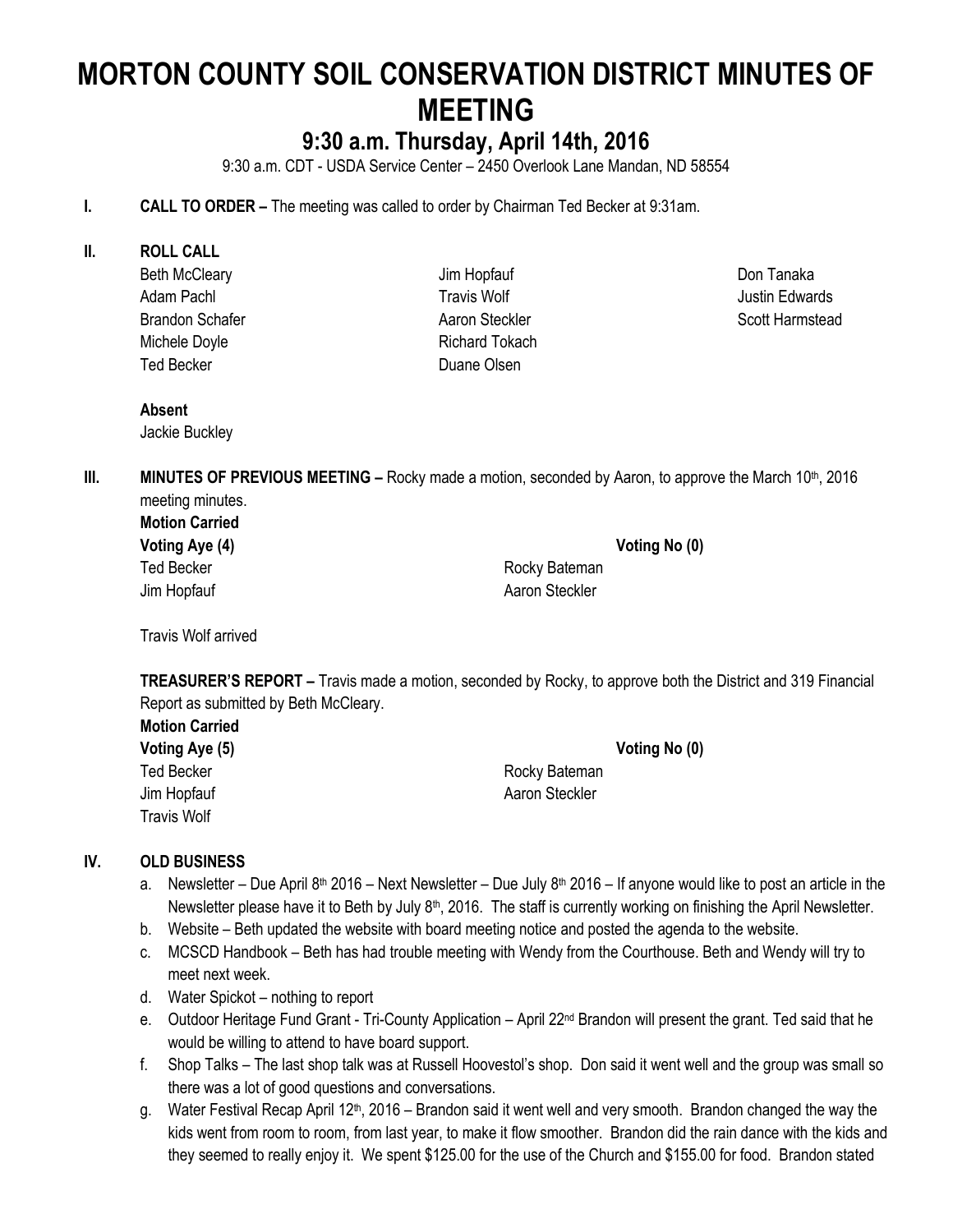that we should be getting money from the ND Water Commission Project WET for about \$2,000. Ted had talked with Game and Fish and they said they were more than willing to participate in Water Festival either by providing helpers or having a presentation.

- h. Achievement Winner Update Doug Hille Rocky spoke with Doug Hille and asked if he would accept our nomination for Achievement Winner. He accepted and was very honored.
- i. Hiring Tree Crew The Personnel Committee interviewed 3 people for the tree crew. Jim, Travis, and Adam all agreed on one candidate and recommended Noah Sabo for the tree planter position.

Travis made a motion, seconded by Jim, to hire Noah Sabo for the tree crew at \$16.00 per hour. **Motion Carried**

| <b>Voting Aye (5)</b> |
|-----------------------|
| <b>Ted Becker</b>     |
| Jim Hopfauf           |
| <b>Travis Wolf</b>    |

#### **Voting Aye (5) Voting No (0)** Rocky Bateman Aaron Steckler

Travis also suggested that the board give Tim and Walter a \$0.50/hour raise.

Jim made the motion, seconded by Rocky, to give Tim and Walter a \$0.50/hour raise for this tree season. **Motion Carried**

| Voting Aye (5)     | Voting No (0)  |
|--------------------|----------------|
| <b>Ted Becker</b>  | Rocky Bateman  |
| Jim Hopfauf        | Aaron Steckler |
| <b>Travis Wolf</b> |                |

j. Newspaper Article Prices – Beth presented the board with ad prices from the different Newspapers that were requested at the last meeting. The Mandan News did not respond to Beth's email – no price was presented for the Mandan News. Travis suggested posting a little article in the paper telling people where they can find our Annual Report and they can send us their information if they would like to be on the newsletter mailing list. Jim made a motion, seconded by Aaron, to purchase an article in the paper about the annual report and if they would like to be added to our newsletter mailing list to contact us.

| <b>Motion Carried</b> | Voting No (0)  |  |
|-----------------------|----------------|--|
| Voting Aye (5)        |                |  |
| Ted Becker            | Rocky Bateman  |  |
| Jim Hopfauf           | Aaron Steckler |  |
| Travis Wolf           |                |  |

### **V. REVIEW WORK PLAN/CALENDAR**

### **VI. NEW BUSINESS**

- a. Cover Crop Books Brandon is out of Cover Crop books and is asking for 50 more. Rocky made a motion, seconded by Travis, for Brandon to purchase 50 more cover crop books. **Motion Carried Voting Aye (5) Voting No (0)**
	- Travis Wolf

Ted Becker **Rocky** Bateman Jim Hopfauf **Aaron Steckler** Aaron Steckler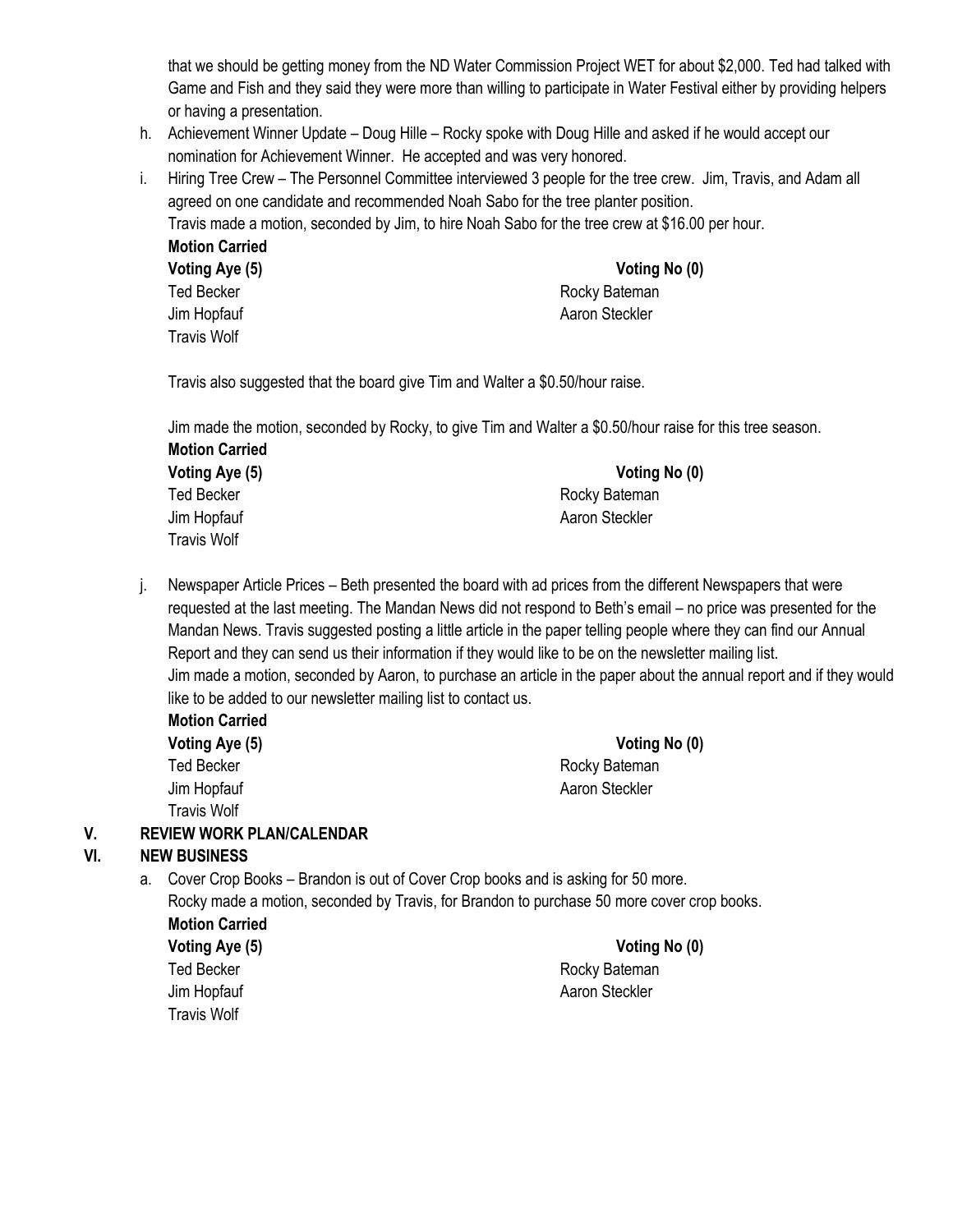b. Promotional Items – Beth passed around an inventory list of the promotional items that the district has left. She also had a list of suggestions if the board wishes to order more items. Travis made a motion, seconded by Aaron, to approve the purchase of more pens, scratch pads, and lip balm

| presented by Beth.    |  |  |
|-----------------------|--|--|
| <b>Motion Carried</b> |  |  |
| Voting Aye (5)        |  |  |
| <b>Ted Becker</b>     |  |  |
| Jim Hopfauf           |  |  |
| Travis Wolf           |  |  |

**Voting No (0)** Rocky Bateman Aaron Steckler

- c. Tree Promo Meeting Recap Adam stated that the tree promotional meeting was pretty good. Beth and Adam both attended the meeting. Adam also attended the windbreak technology training the day before. Adam gave a recap on the Tree Promo Meeting to the board.
- d. Conservation Trees of ND Books Adam presented the book to the board and asked if the board wanted to purchase more books. The board requested that Adam get prices on how much the books will cost before making a decision.
- e. Realtor Signs Shelly stated that the signs are hard to get in the ground. The board suggested that the staff try to give them to other districts or the ARS station if they could use them.
- f. Morton County Future Land Use Plan Scott Harmstead Scott is from a consulting firm SRF. They are going to put together a plan for transportation guide for the next 20-30 years. There is a committee made up of several different entities as well as an agricultural producer. There will be a public meeting in May to discuss the project.

## **VII. REPORT OF DISTRICT EMPLOYEES**

- a. District Technician
	- 1. Update on Trees and Fabric Beth and Adam went down to Lincoln Oakes to pick up trees. This year it went really well. The Baileys tree deliver showed up today on a semi instead of tomorrow as planned, so Adam will be leaving, after his report is given, to take care of the trees. Beth and Adam will be going to go to Big Sioux on Monday to pick up the trees from Watertown, SD. We will be splitting the cost with 7 other Districts which comes to about \$100 per District. On Tuesday Beth and Adam will be going to Towner, ND to get the trees from Towner Nursery. Then the crew will start bundling on Wednesday. Adam plans to have the pick-up day for pre-orders on April 29<sup>th</sup> & 30<sup>th</sup>.
	- 2. Adam stated that the water heater in New Salem is leaking. Travis made a motion, seconded by Aaron, to have Adam contact Bob Miller to fix/replace the water heater in New Salem.
		- **Motion Carried Voting Aye (4) Voting No (0)** Ted Becker **Rocky** Bateman Jim Hopfauf **Aaron Steckler** Aaron Steckler

Travis Wolf

- 3. Adam is taking time off in June for 5 days and asked the board if that would be allowed. Rocky made a motion, seconded by Travis, to approve Adam's requested time off in June 2016. **Motion Carried**
	- **Voting Aye (4) Voting No (0)** Travis Wolf

Ted Becker **Rocky Bateman** Jim Hopfauf **Aaron Steckler** Aaron Steckler

- b. District Secretary
	- 1. Admin Update Beth has been working on Tree Invoices and making tags for trees. Beth attended the Tree Promotional Meeting. Beth attended some of the 319 Coordinator Meeting. She also attended the Oliver County Women's Ag Day. Beth really enjoyed the keynote speaker Annie Carlson. Beth will continue to try to meet with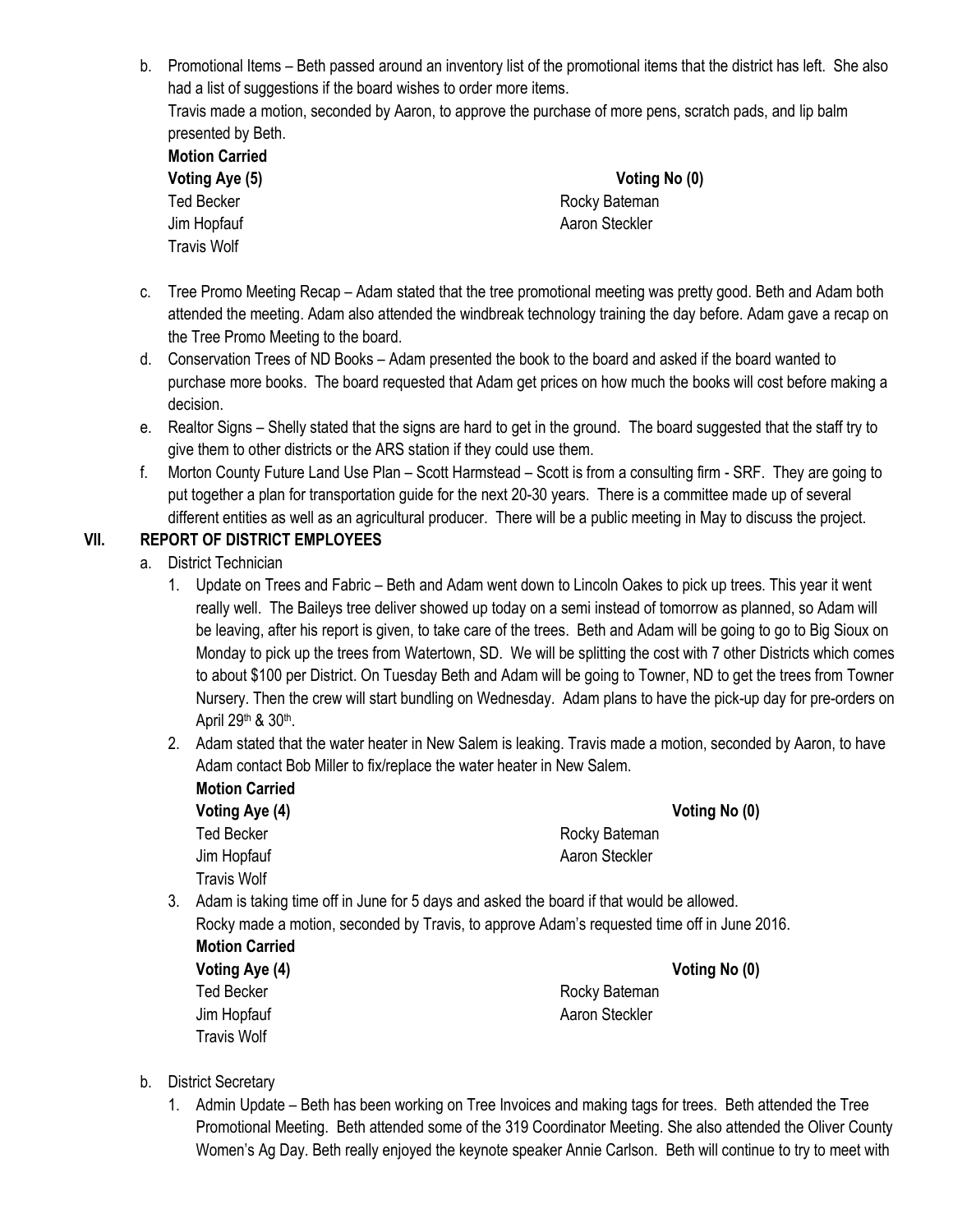Wendy from the Courthouse to finish the handbook. Beth will also be working with Adam on Trees and getting ready for the tree pick-up day which is scheduled for April 29<sup>th</sup> & 30<sup>th</sup>. Beth and Jim used the 2 tickets that were donated from Tanasha Wanner and attended the FFA Banquet

- 2. Beth got a letter from the Office of the State Auditor that stated they have completed the 2013, 2014, and 2015 financial reports.
- 3. Beth completed the District Assistance Program voucher and the District received \$8,150.85 from that.
- 4. Beth received an email from Tanasha Wanner asking if the board was going to sponsor students from youth range camp again this year. She stated that she has 5 students currently interested in attending. The cost is \$140 per camper. She stated that youth range camp played a huge role in the success of the Mandan FFA students at State in Range, where they placed gold. We have also had other interests if the board is going to sponsor Youth Range Camp again. The staff recommends doing an essay instead of first come first serve to judge who the board sponsors.
- 5. Tanasha also stated that they are planning on hosting a State Range Judging Contest in Mandan in September and she was wondering if we would like to have a presence at that event. The board would like Beth to work with Tanasha for the District to have presence at the State Range Judging Contest.

Rocky made a motion, seconded by Jim, to participate in the State Range Judging Contest.

**Motion Carried Voting Aye (5) Voting No (0)**

Travis Wolf

Ted Becker **Rocky** Bateman Jim Hopfauf **Aaron Steckler** Aaron Steckler

Rocky made a motion, seconded by Aaron, to sponsor a total of 10 students at \$100 per student and to revise the application form to add an essay. **Motion Carried**

| motion Carried |                |
|----------------|----------------|
| Voting Aye (5) | Voting No (0)  |
| Ted Becker     | Rocky Bateman  |
| Jim Hopfauf    | Aaron Steckler |
| Travis Wolf    |                |

The board will sponsor 10 students for now and if there is more Beth will advise the board at a future meeting.

## c. 319 Watershed Coordinator

- 1. Update on Watershed Program Brandon started water sampling. Brandon thanked Ted for the use of his boat for lake sampling.
- 2. Update on Soil Health Mentor Program Soil sampling was done on all the mentor fields.

## **VIII. REPORT OF COOPERATING AGENCIES**

- a. District Conservationist
	- 1. NRCS Programs Update
		- a. EQIP NRCS is wrapping up the remaining EQIP applications.
		- b.  $CSP NRCS$  has received 5 applications. Ranking deadline is May 13<sup>th</sup>, 2016.
		- c. CRP Contract renewals are being considered.
		- d. RCPP Shelly provided the National RCPP Factsheet for review. The conservation district was encouraged to consider developing a grant application.
	- 2. Civil Rights Review Shelly reviewed civil rights with the board including that the USDA is an equal opportunity employer, provider, and lender. Shelly also stated that the staff needs to protect personal identifiable information.
- b. County Extension Agent Report was presented to the board. Jackie was not present.
- c. Farm Bill Biologist Pheasants forever received an RCPP Grant for the Pheasants Forever Honey Bee and Monarch Butterfly Partnership Program. Justin spoke at Women's Ag Night in Oliver County. Justin accepted the Employment